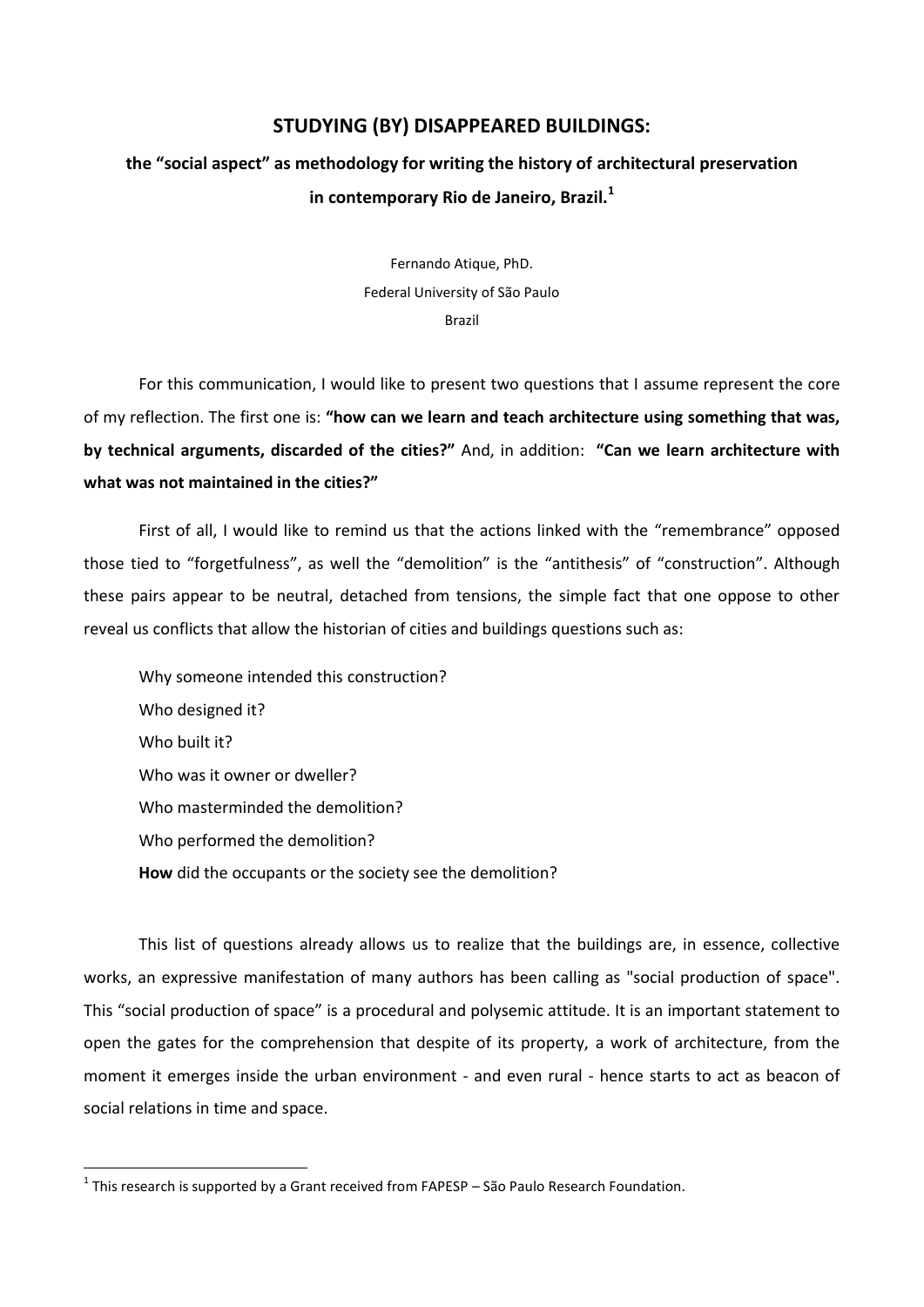This situation allows us to the understand of something that is still shy, but which may prove to be an important weapon in the preservationist policies: the idea of a building´s reception by a specific society.

Far from here discuss the aesthetics of reception or the writings of Paul Valery, George Kluber and Hans Robert Jauss, I will try, however, to point out the relevance of the analysis of the "social circuit" of an architectural work: its idealization, production, construction, circulation and reception as a valid and broader method in historical studies.

The production of new analytical parameters, especially in the field of built heritage has moved out newer generations involved with preservation for opposite sides of those traditional ones, based in the imprecise - but seductive - arguments of "values", such as, architectural, aesthetical, historical. The two cases I will present here are good examples of the goal of my two questions. The Monroe Palace and the Solar Monjope are two of many buildings that disappeared in Brazil, during the 1970s, but, in a specific way, through them we can notice the intense presence of the social corpus and the emergence of social demands for a plural heritage in Rio de Janeiro.

## **WHAT WAS THE MONROE PALACE?**

The Monroe Palace was the name assumed by a supposed "ephemeral architecture" erected by the Brazilian government in 1904 in Louisiana, USA, to serve as the Brazilian pavilion at the International Fair of Saint Louis. Designed by the military engineer, Colonel Francisco Marcelino de Souza Aguiar, the building was designed to be disassembled after the American Fair. But, contradicting its ephemeral destiny, the Brazilian Government enacted a decree requesting its reassembling in Rio de Janeiro, in the final part of Central Avenue, which was being opened by the Mayor Pereira Passos in the first years of XXth Century.

The name "Monroe Palace" was given by a proposal of the Baron of Rio Branco to honor the U.S. President James Monroe, on the occasion of the Third Pan-American Conference held in Rio in 1906.

The Palace as an artifact reveals, as a mirror of time, many of the dilemmas and policies available to Brazil at that time. Rebuilt in Brazil, with a metallic structure, something which referred directly to the American world, it had received ornaments referring to the European aesthetic universe, showing symbolically a very important and lively triangulation noted in those years in Brazil: a country, looking for a "place" between America and Europe.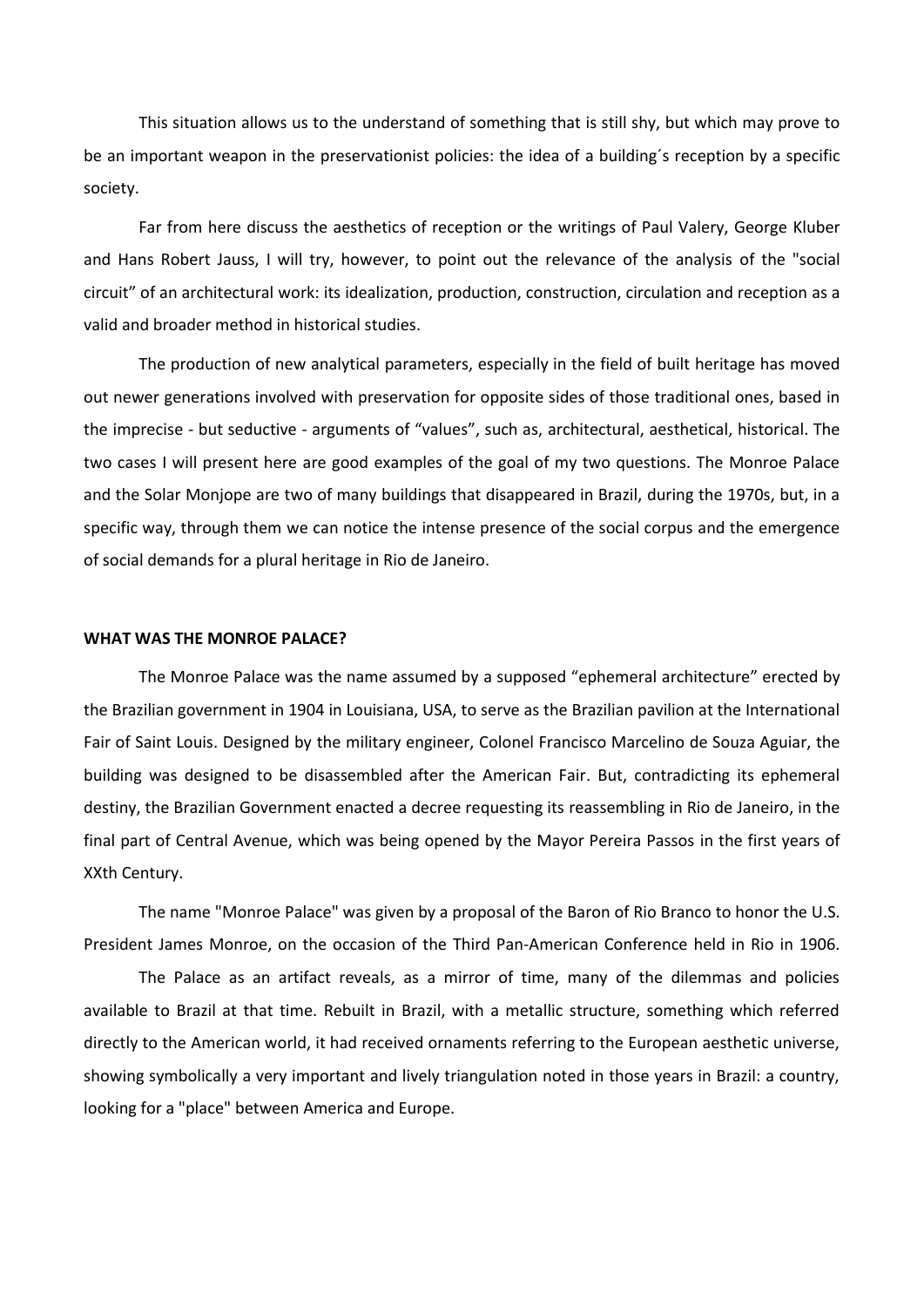#### **WHICH FUNCTIONS PLAYED THE MONROE PALACE IN BRAZIL?**

Apart from those function linked with the Brazilian representation abroad, in Brazil, the Monroe Palace had a long presence in the Rio de Janeiro scene. It was used as Convention Center and, also, as a place for official and private receptions (CASTRO, 1926, p. 36). However, in 1914, the Chamber of Deputies was officially installed and worked there until 1922, when, in June of that year, the building was transformed in the official address of the Executive Committee of the Centennial Exposition of the Independence of Brazil.

At the end of this, in 1923, the building was extensively renovated, gaining seals in their side *loggias*, and as Berbert de Castro pointed out, incorporated new spatiality (Castro, 1926, p. 40). With this renovation, the building was transformed in the official address for the Brazilian Senate, from May 3, 1925, until 1960, when it was transferred to Brasília, the country new capital city. However, due to the refusal of many career employees and the appeal of senators, Monroe was kept as a branch office of the house until 1975, when, finally, was officially closed, ending its usefulness.



Figure 1: The Monroe Palace at Rio Janeiro. Unknown photographer. C. 1960´s.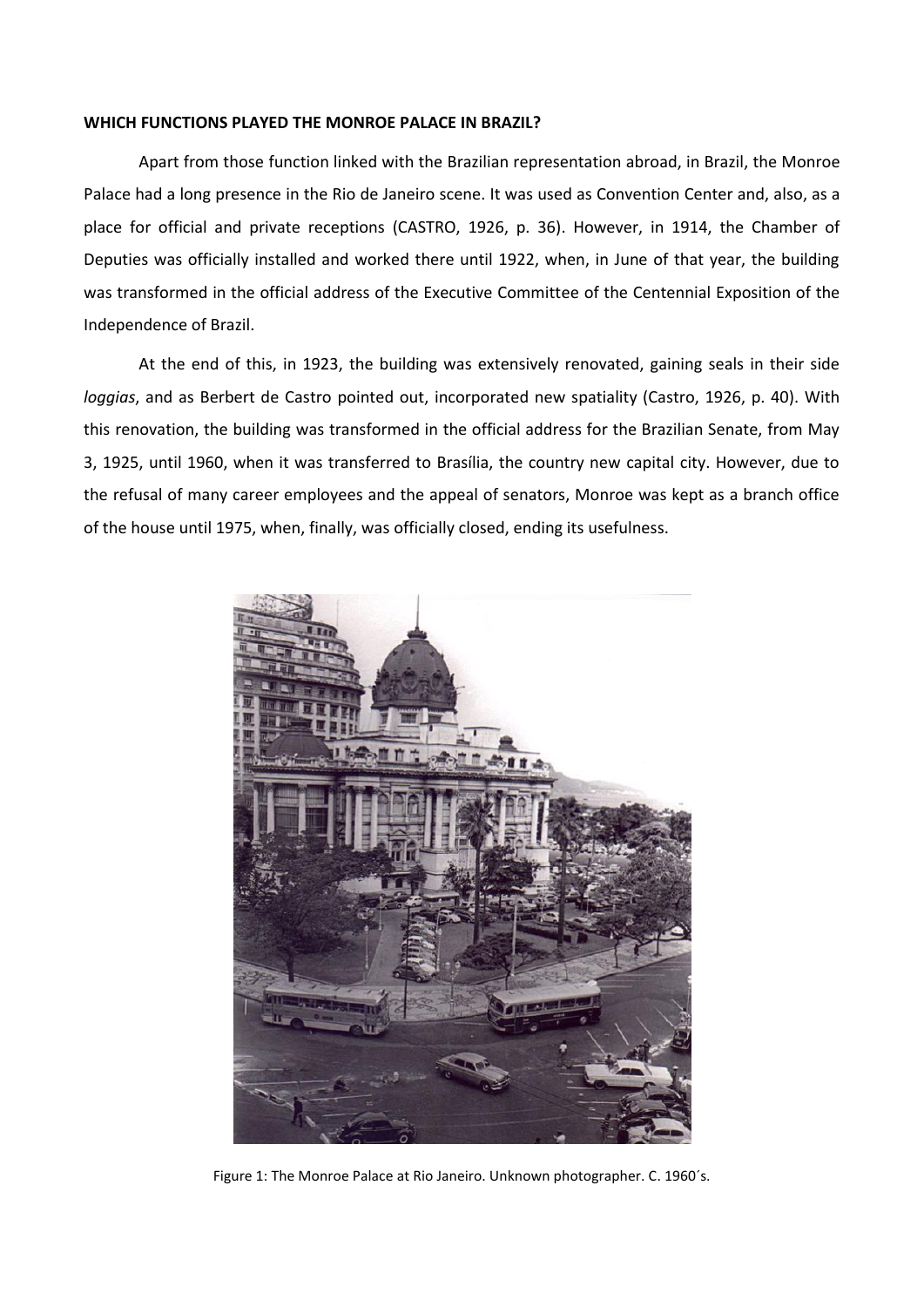#### **THE CONTROVERSIAL SOLAR MONJOPE**

The Brazilian physician José Marianno Carneiro da Cunha Filho emerged, in the late 1910s, in the Rio´s scene, as an important social actor, engaging with the critic of art and with the patronage of architectural practice. During the 1920s, however, Cunha Filho demanded architectural solutions to some "aesthetical issues", which were answered by his support in various competitions, in which he argued for solutions as a sofa "Dom João VI", "a Colonial gate" and that which ended up being seen as the mother of his opulent residence in Gávea: "Brazilian Solar". The competition for the Brazilian Solar, established and conducted by Marianno, was brought to completion during the year of 1924, and attracted important architects like Nereu Sampaio, Gabriel Fernandes and Lucio Costa, for example (Pinheiro 2011, p. 150; KESSEL, 2008; CAMPOS NETO, 2002 p.197).

This residence, which was, in fact, redesigned after the competition by José Marianno, fusing the original solutions, was built on the shores of Lagoa Rodrigo de Freitas in Rio de Janeiro, near the Botanical Garden. The mansion, described by his great-grandson and namesake José Marianno Carneiro da Cunha Filho, reveals the architecture of those space:

> "The Solar was a huge house. To give you an idea, my room, in it, represented two apartments where I live today. It was a room of about 200 square meters. The house was arranged in four turrets and my room was one of those towers. My grandmother also lived in another tower. The house had three towers that were clean and the fourth tower was an entire library, very large. Downstairs there was a huge dining room, a living room lunch also very large, a small room, a huge courtyard and back patios of the rooms. Across the courtyard there was a huge hall, where were these huge halls and also the altar of the sacristy. Above, was the library, and beneath the altar of the sacristy, and the right side was the art gallery. "(TESTIMONY of José Marianno Carneiro da Cunha Filho to Fernando Atique and Ricardo Wilson Mingorance – July, 14, 2011).



Figure 2: The Solar Monjope´s patio. Unknown photographer. C. 1970´s.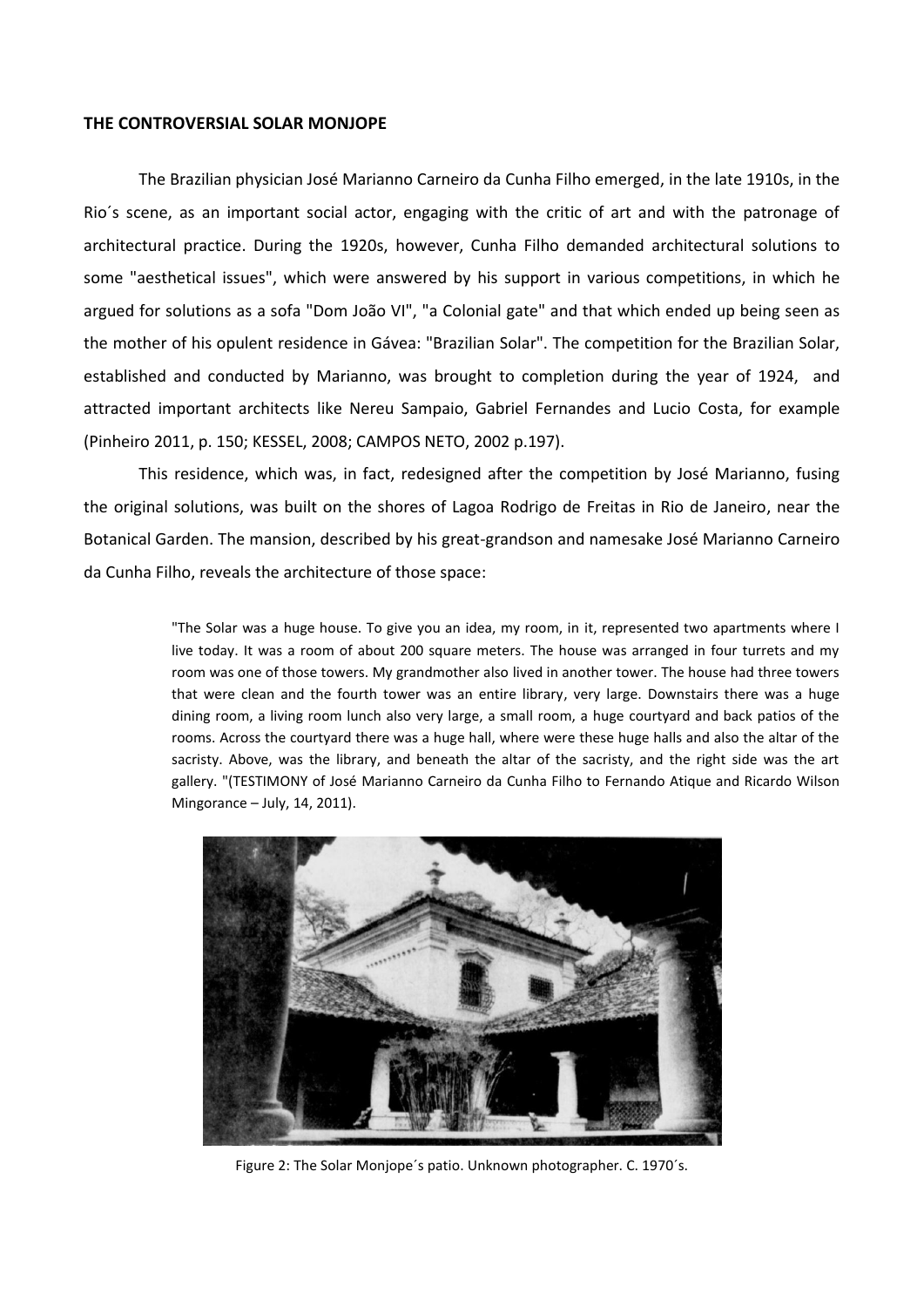Transformed by José Marianno in a "Built metaphor" of his campaign for the Traditional Brazilian Architecture, treated by historians as "neocolonial architecture", Solar Monjope was the scene of important celebrations in Rio de Janeiro, such as the Feast in honor of St. John, offered during the Fourth Pan American Congress of Architects, held in Rio de Janeiro in 1930, and portrayed in the national press, as in many other countries, such as Argentina.

The residence, near important equipments in Rio, as schools and parks, attracted many interests, and was considered an important place for the comprehension of the Neocolonial Architecture in Brazil, as pointed out, in 1936, the Brazilian writer and critic Mario de Andrade.

## **DEMOLITIONS**

The impact of a building, as already stated in this paper, surpasses the limits of your lot and the domains of its owner. In the case of Monroe, some considerations about the movement of his "image" and its representations become important vehicles for understanding its role in Rio's environment. Photographed repeatedly throughout the twentieth century, the Monroe, as a public building, became object of a dozen of postcards, figured on the covers of books, television series, in films, magazines and newspapers, having been, also, painted numerous times.

The fact of having hosted the Chamber of Deputies and for longer time, the Senate, created a movement of its name and image, in news and acts of the Legislature in the country, which resulted in its association with the former federal capital, making it "known" even by those who never set foot in Rio de Janeiro.

The same situation can be applied to the Solar Monjope, shrouded in controversy since its construction, and undeniably linked to their owner. The images and, even, the movie produced in its salons constructed a visual memory that extrapolates the geographical limits os its neighbourhood, its city and its country.

Thus, the power of visual elements on memory has great significance for the understanding of heritage. Although a building is not just image, whereas it has a dimension that might be called "tectonic", the technical reproduction of its image, enlarge the spectrum of their social knowledge.

Therefore, the quotation of Alberto Soares Goyena about the action of the photography helps to understand how society deals with the buildings, open pathways for the discussion of its reception. Soares says that: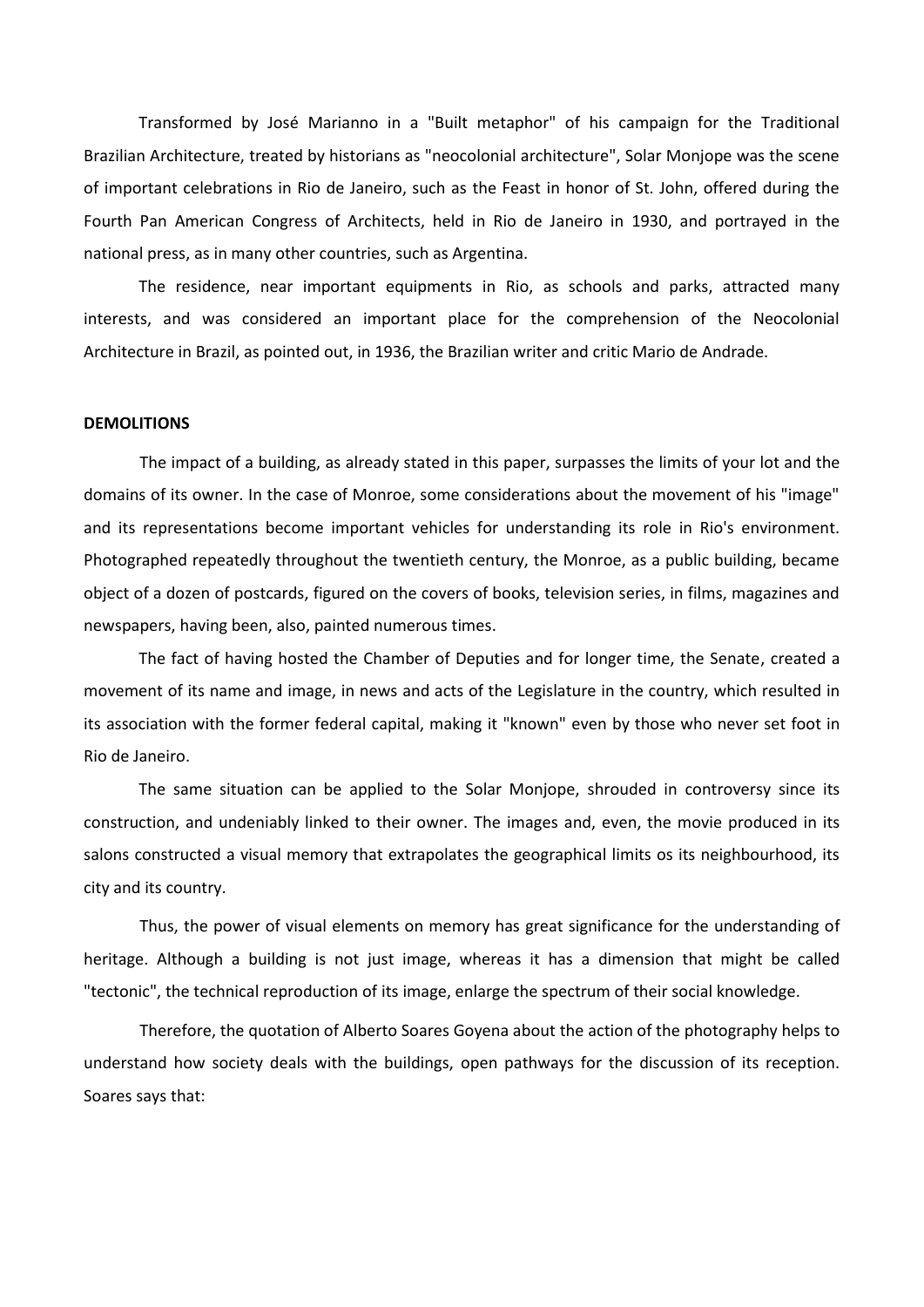[...] The photograph acts not so much as a tool to return to the past, but as a way to put the past in the present, keeping vivid images of other times such that they can return voluntarily or involuntarily to the current scene" (SOARES, S.D., s.p.).

Accepting the premise that the reception of the heritage occurs by other entries beyond the preservation of the physical and the stones, the Monroe Palace and Solar Monjope can be considered exemplary "objects" in this line. However, as the city is also an universe of stones and environments, the disappearance of buildings shows that memory is just one dimension of the heritage field, and that, as such, fades and does not replace the urban "experience". The disappearance of something chosen by a specific society produces a feeling of failure (HOBSBAWM 1996, p.13). This statement presenting an important dimension of this paper: the rejection by the government, the elective dimension of a heritage.



Figure 3: The demolition of Monroe Palace at Rio Janeiro. Unknown photographer. 1976.

The campaign pro-demolition of Monroe Palace, paradoxically, had its trigger in a document that intended to preserve it. A document drafted in 1972 by Paulo Santos, architect, art historian and also a counsellor of the National Institute of Historical and Artistic Heritage – Iphan – listed many ecletical buildings, reminiscent of the opening of Central Avenue, renamed in 1912 as Avenida Rio Branco, in Downtown Rio de Janeiro. The Santos´ defense of these architectures was not welcomed by the Collegiate, and, a despite of it, the architect Lucio Costa, retired from the IPHAN´s Division of Research, addressed the Council, rebutting the considerations of his colleague, Paulo Santos. This document produced by Lucio Costa was named *Problema Mal Posto* [Problem posed erroneously].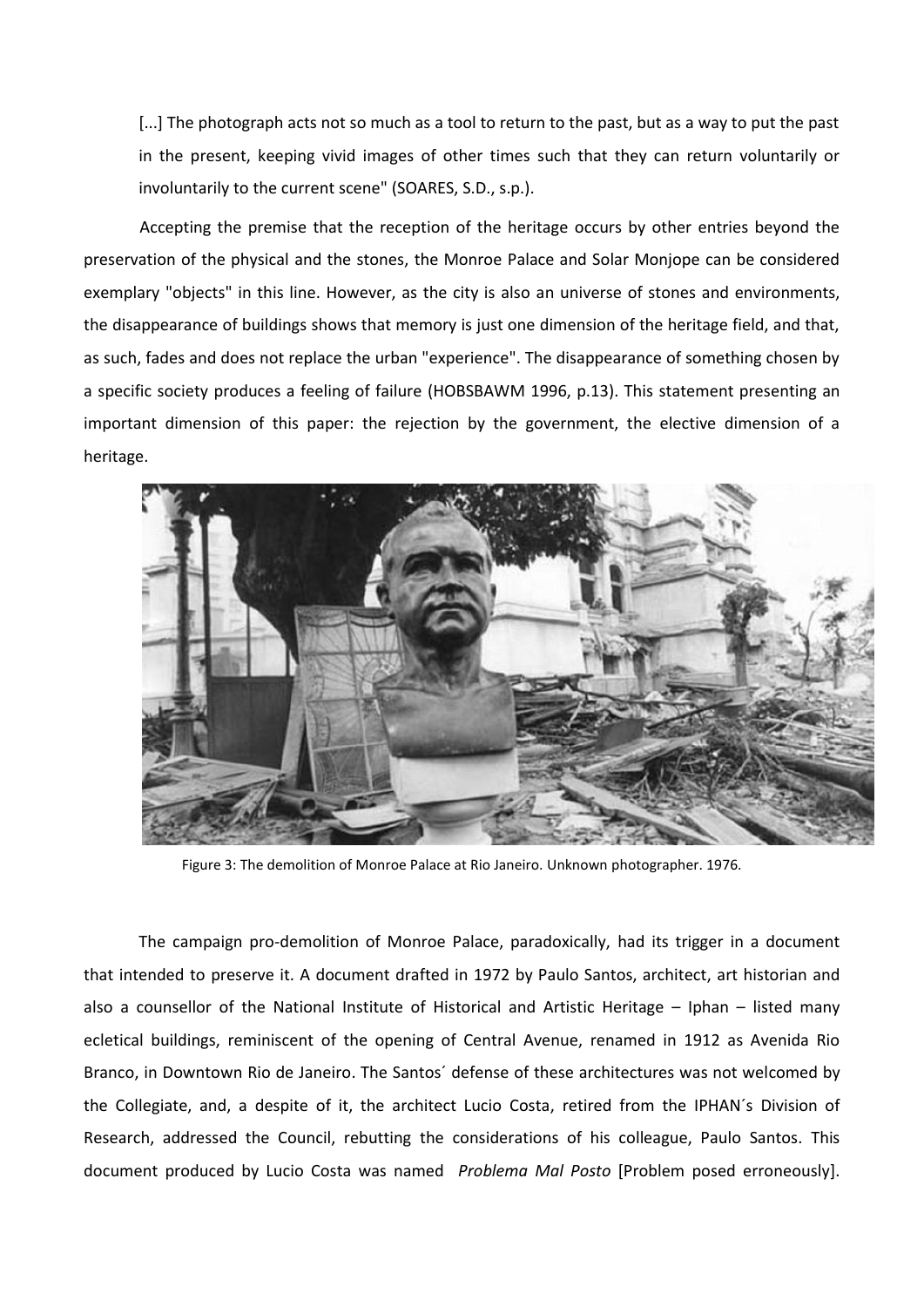While considering misguided, in general, the defense of the eclectic architecture checked at Avenida Rio Branco, Lucio Costa focused with great emphasis against the Monroe Palace. Costa said that "the debased Pavilion Monroe, whose hindering presence is no longer justified" should be demolished, because the "relief of the area" was "necessary" (Apud COSTA PESSÔA, 1998, p. 275).

The idea that the Monroe Palace should disappear in favor of "urban affluence", left the Iphan´s folders and took the national press, in special, the pages of a newspaper of great influence, known as Globo. This newspaper, as entitled by itself, installed a "campaign" against the building, promoting an intense debate pro-demolition in articles, testimonies and letters, that were refused by many sectors of society (O GLOBO, July, 5, 9, 10 e 11, 1974).

Consulted by O Globo, one of the most renowned historians on that period, Jose Honorio Rodrigues, stated that he supported the idea of demolition of Monroe Palace, because the only notable historic event passed there, "[...] had been the III Pan-American Conference " in 1906 (GLOBO, Jul. 10, 1974).

Although this incident occurred during the military period, the counter-campaign or "Pro-Monroe campaign" reached large scale, instated by the other newspapers, such as the Jornal do Commercio. In this sense, it is very interesting to note that even within the government; attitudes were taken against the demolition of the building. The reasons, capable of being deployed in a sequence of letters archived in Iphan, point out the lack of spaces for the various institutes of the Federal Governement, especially the Ministries of Finance and Justice. It should show that the effervescence of the press about the demolition triggered the running of ministries in the Counter-Campaign, labeling Monroe as a "repository of traditions," according to José Alfredo Nunes de Azevedo (cited Aguiar 1976, p. 208). However, the counter-campaign failed to conquered fans inside the military regimen. In response to a letter sent to the President Ernesto Geisel, Golbery do Couto e Silva, chief minister of the presidential office, explained that meet "recommendations from the President of the Republic to the demolition of the building and the consequent transformation of the area into a public space" (SILVA cited Aguiar 1976, p. 212).

The Palace was demolished between January and June 1976. A firm specialized in historical demolition was hired by the federal government. The material obtained with the demolition was sold to private individuals.

Regarding the demolition of Solar Monjope we can say, until this moment, since our research is underway, that the preservation of the house was a problem for the owners. José Marianno passed away in 1946, and until 1972, the mansion was property of his widow and sons. The area occupied by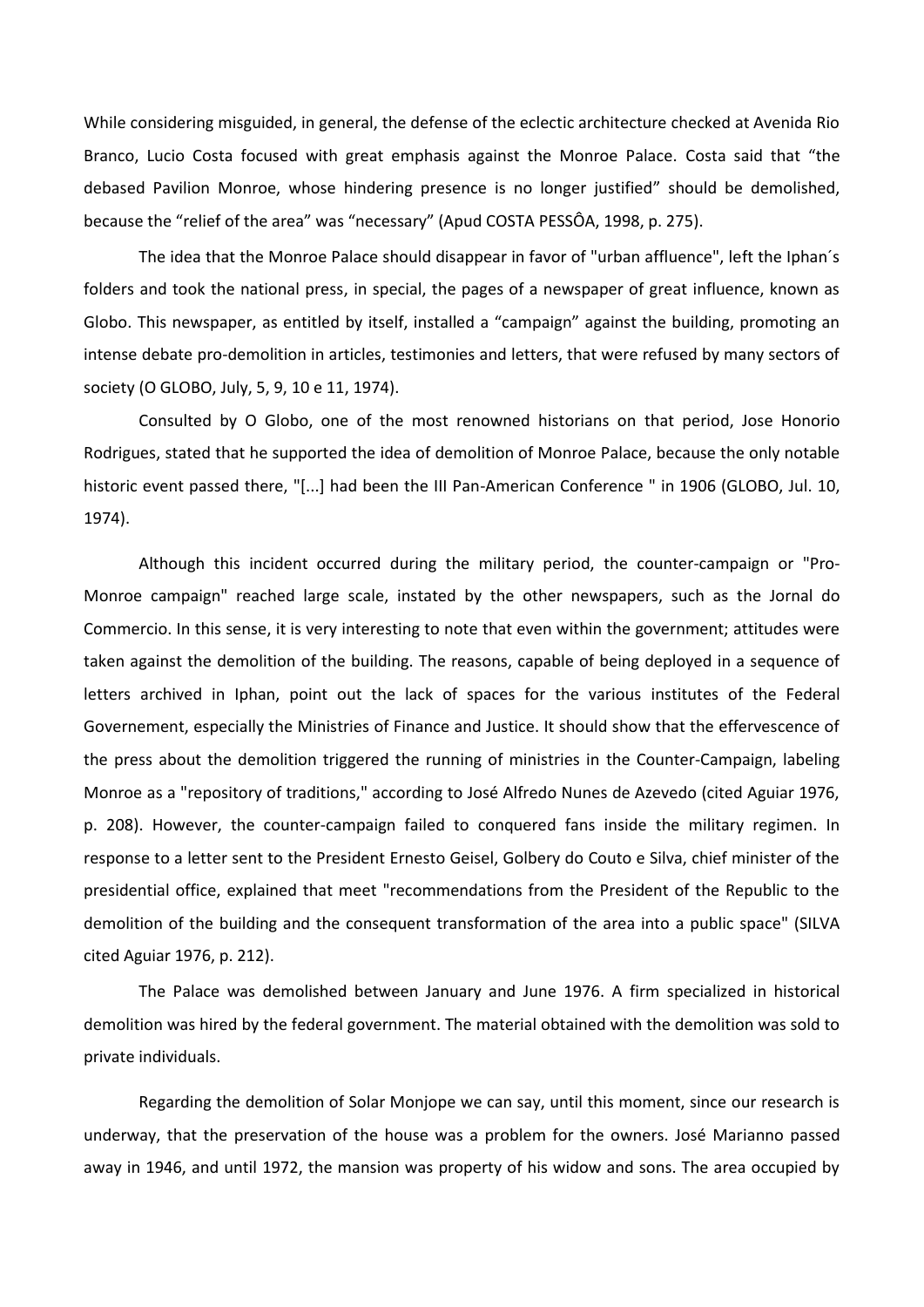the mansions between 1940´s until 1970´s was transformed in one of the most expansive neighborhoods of Rio de Janeiro. The Baixo Gávea and Lagoon, in Rio, was transformed in a special place for the elites´apartment buildings and the huge area of the Solar Monjope attracted the interest of the real state.

As pointed out by José Marianno´s grandson, we realized that "someone in the family requested IPHAN to list the house as national heritage". The exactly applicant was not identified until this moment. But it is possible to understand that the family had other plans for the property. José Marianno´s grandson said that: "My father did not want to sell the house, but my grandmother died in 1972 and the house was demolished in 1973, then there was an agreement among the brethren" (TESTIMONY of José Mariano Carneiro da Cunha Filho to Fernando Atique and Ricardo Wilson Mingorance, July, 14, 2011).

Something important to noticed is the presence of Lucio Costa in this episode too. The opinion issued by Costa on the Process requesting the preservation by IPHAN of Solar Monjope, indicates that the property, architecturally, had no distinctive elements that justify its preservation by the federal government. In the other hand, Costa pointed out that the personality of its owner was something to be taken into account regarding the preservation. However, Costa ponders that the preservation would be in charge of the state of Rio de Janeiro. In any case, it is important to highlight that "people did not believe and made a march against" is demolition. (TESTIMONY of José Mariano Carneiro da Cunha Filho to Fernando Atique and Ricardo Wilson Mingorance, July, 14, 2011).



Figure 4: The demolition of Solar Monjope, in 1974. Archives of O Estado de São Paulo. April, 06 1974.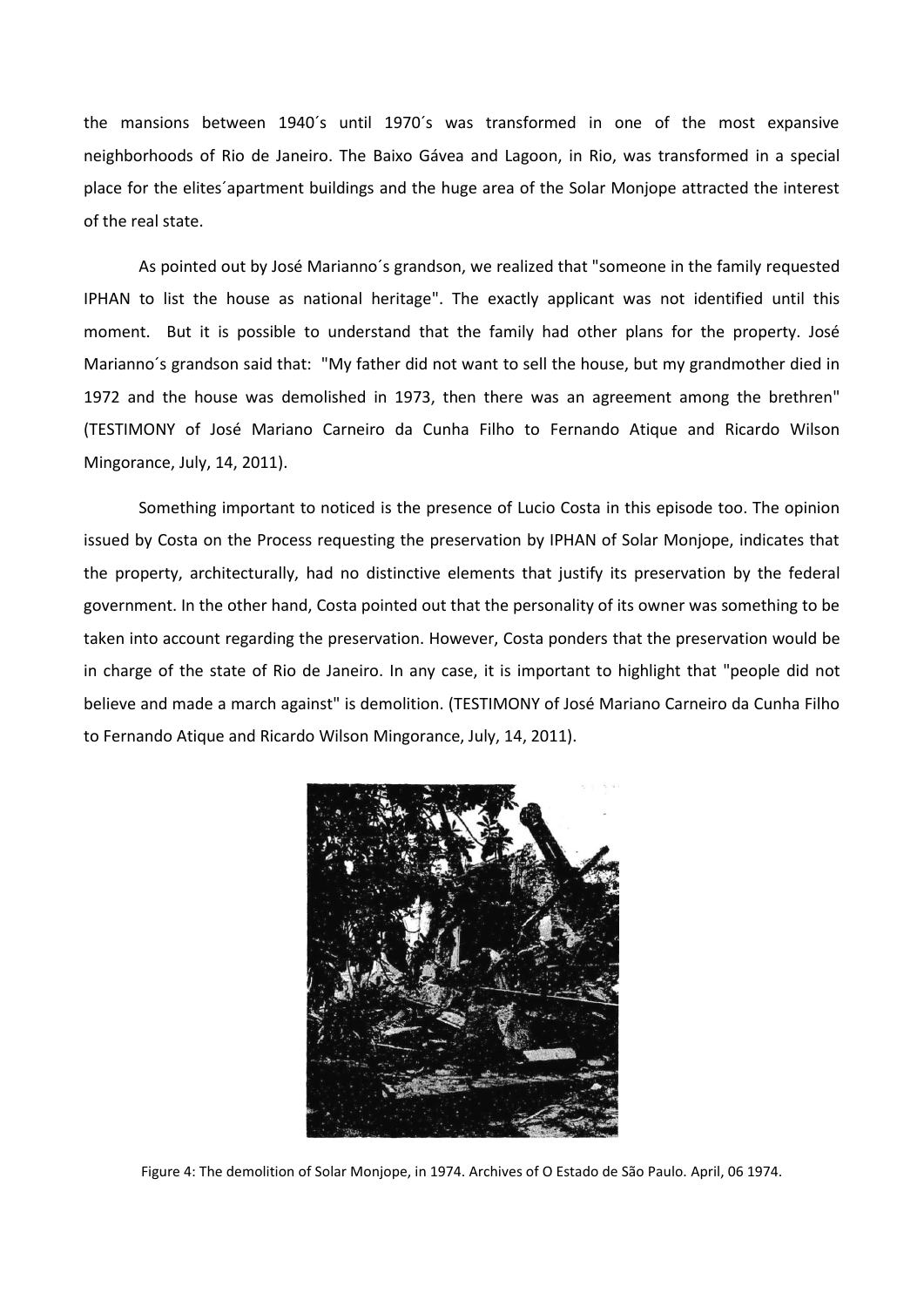#### **THE DEMOLITIONS AND THE OUTBREAK OF A NEW POLICY FOR PRESERVATION IN RIO**

Although the outcome of the demolition of the Solar Monjope and Monroe Palace, in 1970, leave the impression that the period in question, marked by a military dictatorship and centralized governance actions, has step off preservationists social manifestations, should pointing out that the research we are conducting, shows otherwise.

Both the parade against the demolition of the Solar Monjope, in which students of a neighboring school, named Marques de Leão, took part, as the "journalistic battle" between national newspapers, in the case of the Monroe Palace, show us important cores for preservationist policy in the city of Rio de Janeiro, one of the most active cities in cultural terms in Brazil.

Even though the area formerly occupied by Solar Monjope has been purchased by the real state, and in its original lot some apartment towers of questionable architectural quality have been installed, and the old space occupied by Monroe Palace has received a fountain, the historical process that resulted in their disappearances were effective beyond the expected. As explained by Mirela Mota Macedo, the Corredor Cultural [Cultural Corridor] project arise from the understanding of a significant portion of Rio de Janeiro´s society that preservationists actions should be taken in order to preserve an urban and architectural ensemble that existed in the downtown area, which was represented by least four centuries of history, but that, nonetheless, was at risk by the urban technocratic discourse (Macedo, 2004).

Because of this perception, the Municipality of Rio de Janeiro took over the preservationist task and identified five areas of preservation: Sahara, Praça XV, Lapa, Cinelândia and Largo da Carioca who have found a non-canonical built heritage but very expressive in terms of urban live. This preservationist incursion inside a set of "non-symbolic" buildings, still in force in the 1970s, revealed, paradoxically, a great symbolism about new ways of thinking the territories of preservation in Rio.

We can say, in conclusion, that both the Monroe Palace as the Solar Monjope remains alive in memories and narratives about Rio de Janeiro, although they have physically disappeared, because of all the social, artistic, political and cultural projection that they triggered while "alive" is still circulating as images and narratives.

The applicant back to rebuilding the Monroe Palace, captained by portions of the Rio governance in recent years, seems to let emerge the carioca memory still cannot fix it just like building retained in the etheric field.